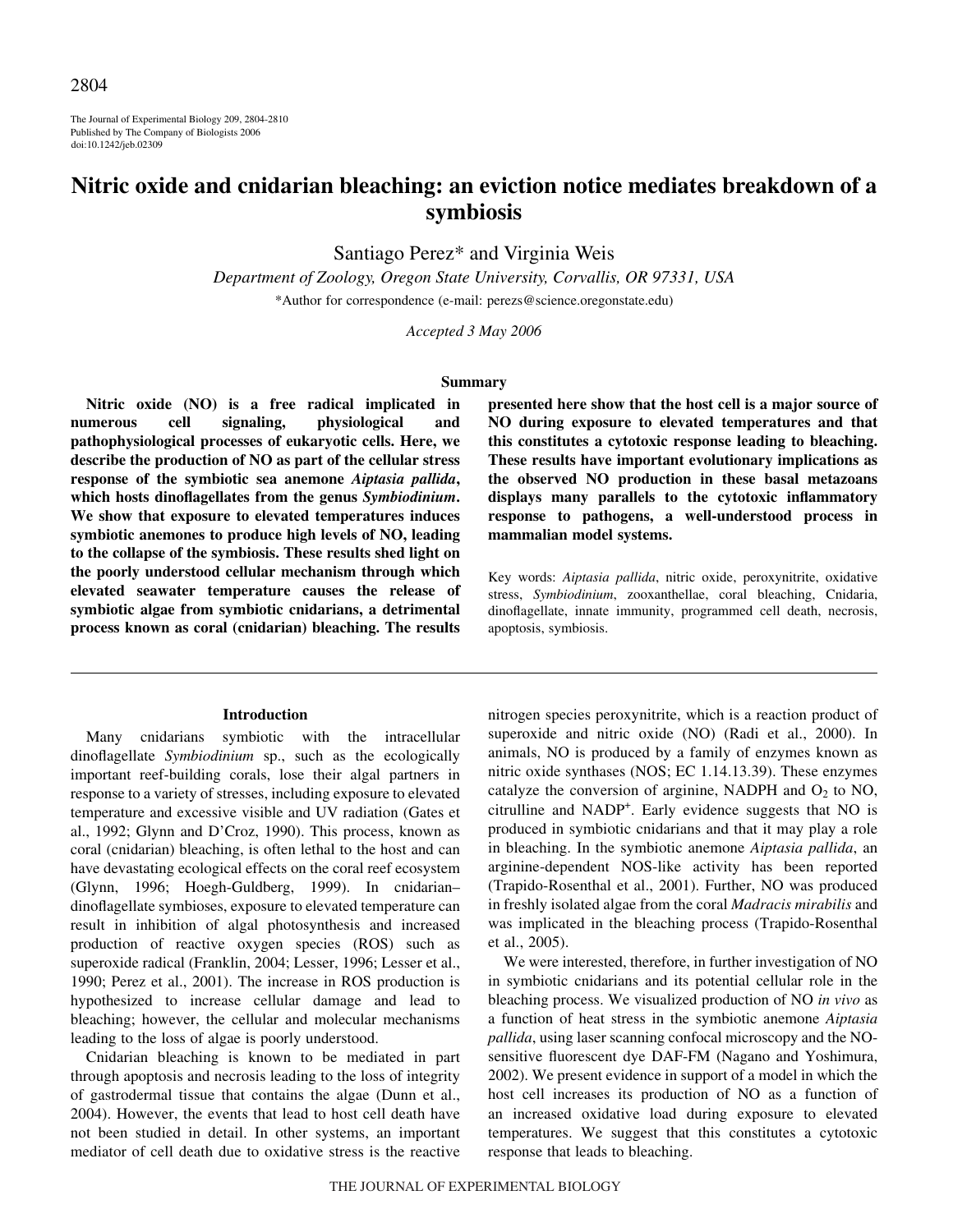### **Materials and methods**

#### *Maintenance of Aiptasia pallida and Symbiodinium cultures*

Cultures of *Aiptasia pallida* (Verril) from the Florida Keys, FL, USA were maintained in artificial seawater (Instant Ocean®; Aquarium Systems, Mentor, OH, USA) at 25°C and 12 h:12 h light:dark photoperiod with a light irradiance of approximately 70  $\mu$ mol quanta m<sup>-2</sup> s<sup>-1</sup>. Aposymbiotic anemones were obtained by the cold stress technique (Muscatine et al., 1991) and kept in the dark. Algae from the Florida anemones (*Symbiodinium* sp.) were isolated by homogenizing anemones in a glass tissue grinder followed by repeated centrifugations and subsequent resuspension in sterile seawater. The algae were then placed in 50 ml tubes with sterile Guillard's f/2 enriched seawater culture medium (Sigma, St Louis, MO, USA). Algal cultures were kept in the same light and temperature conditions as the symbiotic anemones.

### *Confocal microscopy*

For preparation for confocal microscopy, the media of experimental anemones was replaced with relaxing solution of a 1:1 ratio of 37 mmol  $l^{-1}$  MgCl<sub>2</sub>:seawater (35‰) with  $3 \mu I$  ml<sup>-1</sup> of the NO probe DAF-FM-DA (Molecular Probes, Eugene, OR, USA) (Nagano and Yoshimura, 2002). After incubating the anemones for at least 30 min in the dark, the media was removed and a few drops of melted 1% low-melting agarose in relaxing solution cooled to 30°C was added to immobilize the anemones. After allowing the agarose to gel for 1 min, 3 ml of relaxing media was added on top of the agaroseembedded anemones. Unstained control anemones were processed as above without adding the probe to the mix. These were used to control for possible host tissue autofluorescence. Cultured algae were processed by incubating 1 ml of suspension with  $1 \mu I$  ml<sup>-1</sup> DAF-FM-DA for at least 30 min before observing on a glass slide and cover slip. The samples were observed under a Zeiss LSM510 Meta microscope (The Center for Genome Research and Biocomputing at Oregon State University) with a  $40\times/0.8$  3.2 mm working distance water objective lens. Excitation was provided by an argon laser at 488 nm to excite the DAF-FM probe and a HeNe543 laser to excite chlorophyll autofluorescence. DAF-FM NOdependent fluorescence was detected using a 510–530 nm filter and chlorophyll autofluorescence using the metadetector at 600–700 nm. Each excitation wavelength (488 and 543 nm) was used separately on different scans using the multiscan function. Before image scanning, the focal plane of the optical section was adjusted to include the gastrodermal layer of tentacles. All images were obtained with the same software scanning settings including detector gain and laser intensity settings. After visualization, samples that showed no NOdependent fluorescence were subsequently incubated for 30 min in the NO donor sodium nitroprusside  $(1 \text{ mmol } l^{-1})$ SNP; Sigma, St Louis, MO, USA), and fluorescence was measured to confirm successful loading of the dye. Quantification of NO-dependent DAF-FM fluorescence was

achieved by first defining the gastrodermal portions as regions of interest and measuring the average pixel intensity value for that region with the LSM 5 software.

#### *Experiments*

To test the effect of heat stress on NO production, 3–5 small aposymbiotic and symbiotic anemones  $(5-10$  mm long) were each placed in 3 ml of artificial seawater in 5 ml Petri dishes. The Petri dishes were modified by fitting them with a glass cover slip adhered to a hole drilled on the bottom. The anemones were pre-incubated overnight at 25°C. After the preincubation, the anemones were incubated in either 25°C or 33°C for 24 h on a 12 h:12 h light:dark photoperiod. Algal cultures (50 ml) were similarly heat stressed. After the incubation, the anemones and algal cultures were processed for confocal microscopy. To examine the effect of an NOS inhibitor on NO production after heat stress, heat-stressed or control symbiotic anemones were incubated for 10 min in  $10 \text{ mmol} l^{-1}$  Laminoguanidine (LAG; Sigma) before processing for confocal microscopy. Aposymbiotic anemones that served as a positive control for host NOS activity were incubated for 5h in  $1 \mu$ g ml<sup>-1</sup> lipopolysaccharide (LPS; Sigma) before preparation for confocal microscopy. Some LPS-treated anemones were also pre-incubated in LAG as above.

To test the effect of  $3-(3',4'-dichlorphenyl)-1,1$ dimethylurea (DCMU; Sigma) on NO production, anemones or cultured algae were incubated in 50  $\mu$ mol l<sup>-1</sup> DCMU for 24 h. Samples were then prepared for confocal microscopy.

Bleaching experiments were carried out by incubating medium-sized  $(0.5-1 \text{ cm}$  oral disc diameter) symbiotic anemones at  $25^{\circ}$ C with 1.0 mmol  $l^{-1}$  SNP with or without 1 mmol  $l^{-1}$  of the NO scavenger 2-(4-carboxyphenyl)-4,4,5,5tetramethylimidazoline-1-oxyl-3-oxide (cPTIO; Sigma) or at 33 $\degree$ C with or without 20 mmol  $l^{-1}$  cPTIO for 24 h. Controls were included and each anemone was incubated individually in 5 ml Petri dishes. Bleaching was quantified using methods similar to those previously published (Perez et al., 2001). Briefly, both algae expelled into the media from anemones and those remaining in the host tissues (*in hospite* algae) were counted. Percent bleaching was calculated as the number of expelled algae/(expelled algae + number of *in hospite* algae). In a separate experiment, small anemones were either heatstressed with or without 20 mmol  $l^{-1}$  cPTIO at 33°C for 24 h or incubated with  $1.0 \text{ mmol } l^{-1}$  SNP with or without 20 mmol  $l^{-1}$  cPTIO for 3 h. Treated anemones as well as control anemones (also with or without 20 mmol  $l^{-1}$  cPTIO) were then rinsed with seawater and prepared for confocal microscopy using DAF-FM to measure NO-dependent fluorescence as described above.

### **Results**

# *Heat stress triggers production of nitric oxide in symbiotic A. pallida*

To determine if NO was differentially produced as a function of heat stress in *A. pallida*, we incubated symbiotic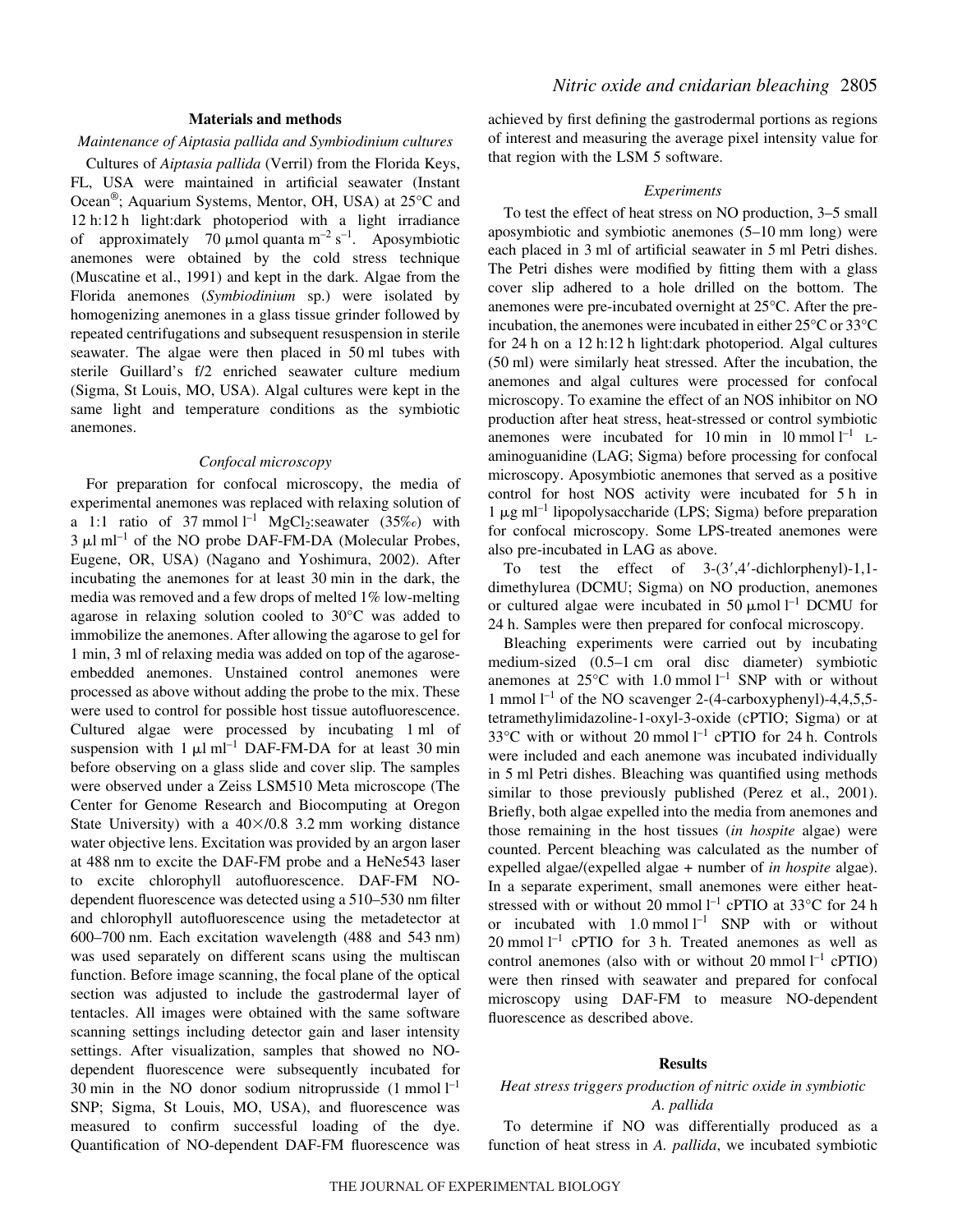# 2806 S. Perez and V. Weis



Fig. 1. Heat stress induces fluorescence of the NO-sensitive probe DAF-FM in *A. pallida*. (A) Optical cross-section through a tentacle of symbiotic *A. pallida* incubated at an ambient temperature of 25°C (left) and after 24 h of heat stress at  $33^{\circ}$ C (right), with inset showing expelled host cells with algae. The DAF-FM  $(510–530 \text{ nm})$  NOdependent fluorescent signal is colored yellow; algal autofluorescence is colored red. (B) Quantification of relative fluorescence intensity of NO-sensitive DAF-FM (510–530 nm) in tentacles as a function of heat stress ( $N=3$  anemones per treatment; bars represent means + s.d.; *t*-test, *P*=0.0015).

anemones at  $33^{\circ}$ C for 24 h and observed their tentacles using laser scanning confocal microscopy after loading the animal with the NO-sensitive fluorescent probe DAF-FM-DA (Nagano and Yoshimura, 2002). Exposure to elevated temperature resulted in a significant twofold increase in NOdependent DAF-FM fluorescence in tentacles of symbiotic anemones (Fig. 1; *t*-test, *P*=0.0015). The fluorescent NOsensitive signal was found largely in the host gastrodermal cells containing the algae, both in the intact tissue as well as in the host cells released during bleaching (Fig. 1A inset). The difference in the fluorescent signal between control and heatstressed anemones was not due to unequal loading of the dye as a function of temperature treatment since addition of exogenous NO to controls, by incubation with the NO donor sodium nitroprusside (SNP), always resulted in an increase of the NO-dependent fluorescent signal (data not shown). Unstained controls did not show autofluorescence of host tissues.

### *The host A. pallida as a source of NO during heat stress*

To examine more closely the source of NO during exposure to elevated temperature, we performed the heat stress experiments on aposymbiotic anemones and cultured *Symbiodinium* from *A. pallida* loaded with DAF-FM. We did



Fig. 2. The NOS inhibitor L-aminoguanidine (LAG) inhibits both lipopolysaccharide (LPS) and heat stress-induced NO production in *A. pallida*. (A) Gray-scale rendering of confocal images of DAF-FMloaded tentacles of aposymbiotic anemones incubated for 5 h in  $1 \mu$ g ml<sup>-1</sup> LPS alone (left) or in LPS with 10 mmol l<sup>-1</sup> LAG (right). (B) Quantification of DAF-FM fluorescence as a function of heat stress alone and in the presence of 10 mmol  $l^{-1}$  LAG ( $N=3$  anemones per treatment; bars represent means + s.d.). Heat-stressed anemones showed a significantly greater (\*) DAF-FM fluorescence than control or heat-stressed anemones incubated in LAG (ANOVA, *P*=0.006; Tukey HSD, *P*=0.021).

not observe NO production in either aposymbiotic animals or cultured algae in isolation as a function of heat stress. This suggests that the partners in combination are required to cause the production of NO.

Production of NO through NOS-like activity was tested by using the NOS inhibitor LAG (Danielisova et al., 2004). To induce NOS-like activity in anemones, we incubated aposymbiotic anemones in LPS  $(1 \mu g \text{ ml}^{-1})$ , which is known to cause the upregulation of inducible NOS in vertebrate systems (Ganster and Geller, 2000). LPS induced NO production in gastrodermal tissues of aposymbiotic *A. pallida* at similar levels to those observed in heat-stressed symbiotic anemones (Fig. 2A). Incubating LPS-treated anemones with LAG  $(10 \text{ mmol } l^{-1})$  resulted in strong inhibition of NO production (Fig. 2A). To test whether the heat-stress-induced NO production observed in symbiotic anemones was due to a host NOS inhibitable by LAG, we incubated heat-stressed anemones in 10 mmol  $l^{-1}$  LAG and measured NO production. Incubation of heat-stressed symbiotic anemones in the NOS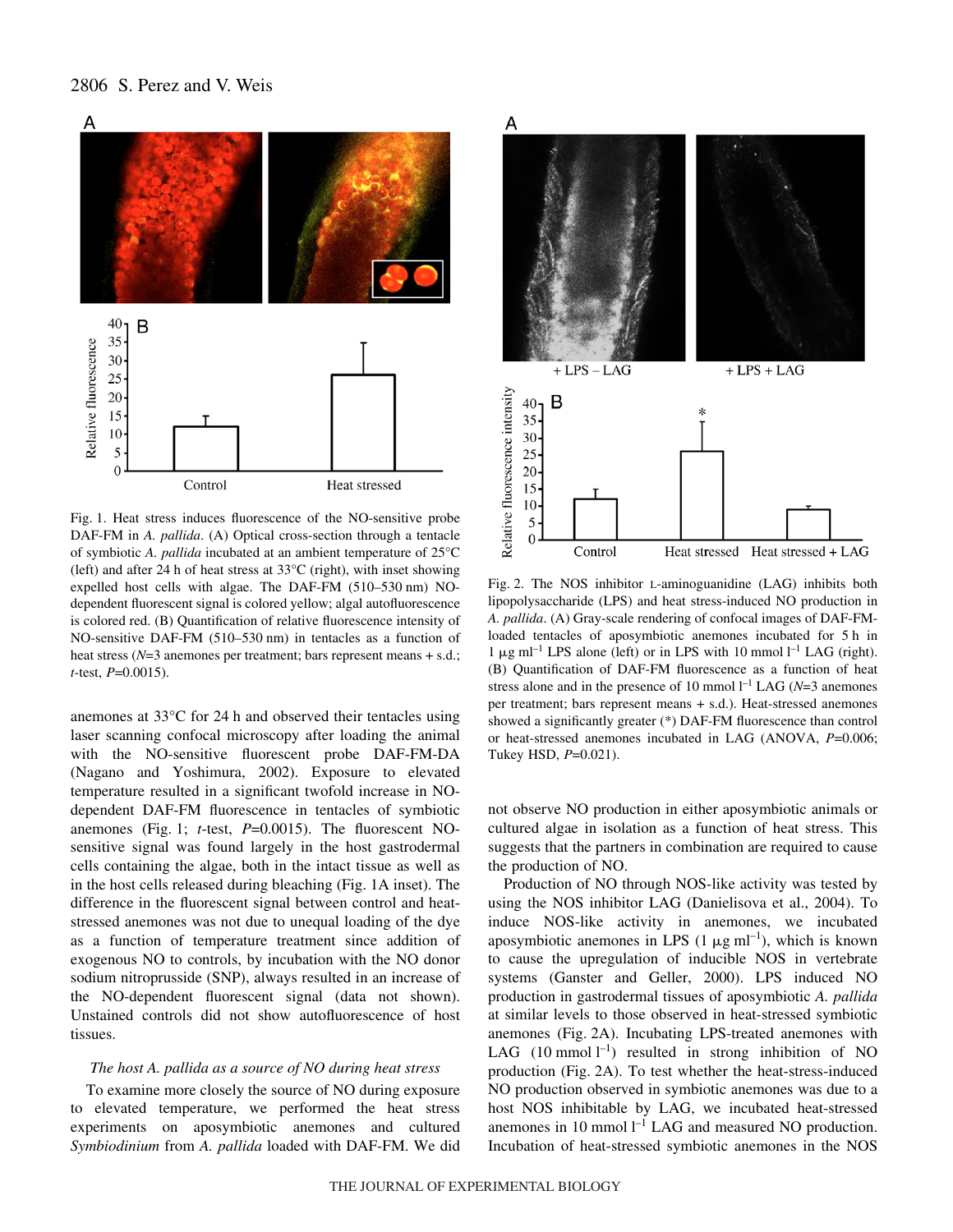inhibitor also significantly inhibited NO production due to heat stress (Fig. 2B; ANOVA, *P*=0.006; Tukey HSD, *P*=0.021). This suggests that in response to exposure to elevated temperature, symbiotic anemones produce NO through a hostregulated NOS-like activity.

# *Oxidative stress can trigger the production of NO in symbiotic anemones*

In vertebrate systems, oxidative stress is another wellknown signal for the upregulation of inducible NOS (Mendes et al., 2003). We hypothesized that production of ROS by the algae, a phenomenon known to occur during heat stress, would result in NO production. To test for NO production due to elevated oxidative stress, we incubated symbiotic and aposymbiotic anemones as well as cultured algae in DCMU, an inhibitor of photosynthetic electron transport known to increase production of ROS and trigger bleaching (Franklin et al., 2004; Lesser, 1996). Incubating symbiotic anemones with 50  $\mu$ mol l<sup>-1</sup> DCMU elicited a nearly threefold increase in NO production in tentacles similar to that seen in heat-stressed anemones while DCMU did not have a significant effect in aposymbiotic anemones (Fig. 3; *t*-test, *P*=0.0041). Further, we could not detect production of NO in cultured algae in the presence of DCMU (data not shown). These results suggest that anemones produce NO in response to conditions known to elicit oxidative stress in the algae.

## *Nitric oxide induces cnidarian bleaching in A. pallida*

To test whether NO plays a role in bleaching, we incubated anemones with the NO donor SNP at room temperature and measured the release of algae from host tissues. SNP-derived NO caused a significant increase in bleaching, increasing from less than  $1\%$  in controls to  $17\%$  at 1 mmol  $l^{-1}$  SNP (Fig. 4A; *t*-test, *P*=0.012). Further, the effect of SNP on bleaching was significantly decreased by co-incubation with the NO scavenger cPTIO (Fig. 4A; *t*-test, *P*=0.0368). In addition, incubating anemones in 20 mmol  $l^{-1}$  cPTIO during exposure to



Fig. 3. DCMU increases NO production in symbiotic *A. pallida*. Quantification of DAF-FM fluorescence of tentacles from aposymbiotic and symbiotic anemones after a 24<sup>h</sup> incubation in 50  $\mu$ mol l<sup>-1</sup> DCMU (N=3 anemones per treatment; bars represent means + s.d.; *t*-test, *P*=0.0041).

elevated temperature (33°C) significantly decreased bleaching by  $50\%$  (Fig. 4B; *t*-test *P*=0.0176). The NO-dependent DAF-FM fluorescence significantly increased in anemones incubated with 1 mmol  $l^{-1}$  SNP as well as anemones exposed to elevated temperature (Fig. 4C; two-way ANOVA, *P<0.001*; Tukey HSD, *P*<0.05). Co-incubation of both SNP and heat-stressed anemones with 20 mmol  $l^{-1}$  cPTIO effectively decreased NOdependent DAF-FM fluorescence to levels found in control anemones (Fig. 4C; two-way ANOVA,  $P<0.001$ ; Tukey HSD, *P*<0.05).



+ DCMU Fig. 4. Nitric oxide mediates bleaching in *A. pallida*. (A) Bleaching (% expulsion; bars represent means + s.d.; *N*=3 anemones per treatment) of anemones incubated for 24 h at  $25^{\circ}$ C with the NO donor SNP (1 mmol  $l^{-1}$ ) with (filled bars) or without (open bars) the NO scavenger cPTIO  $(1 \text{ mmol } l^{-1})$ . Control anemones (without SNP) released <1% of their algae. Incubation with SNP resulted in a significant increase in bleaching (*t*-test, *P*=0.021) while co-incubation with cPTIO significantly decreased this effect (*t*-test, *P*=0.0368). (B) Bleaching (% expulsion; bars represent means + s.d.; *N*=3 anemones per treatment) of anemones incubated for  $24 h$  at  $25^{\circ}$ C (control) or  $33^{\circ}$ C, with or without cPTIO (20 mmol  $l^{-1}$ ). There was a significant difference between the two heat-stress treatments (*t*-test, *P*=0.0176). (C) NO-dependent DAF-FM fluorescence in control, heatstressed or SNP-treated anemones with or without  $20$  mmol  $l^{-1}$ cPTIO. Bars sharing the same letter are not significantly different (two-way ANOVA, *P*<0.001; Tukey HSD, *P*<0.05).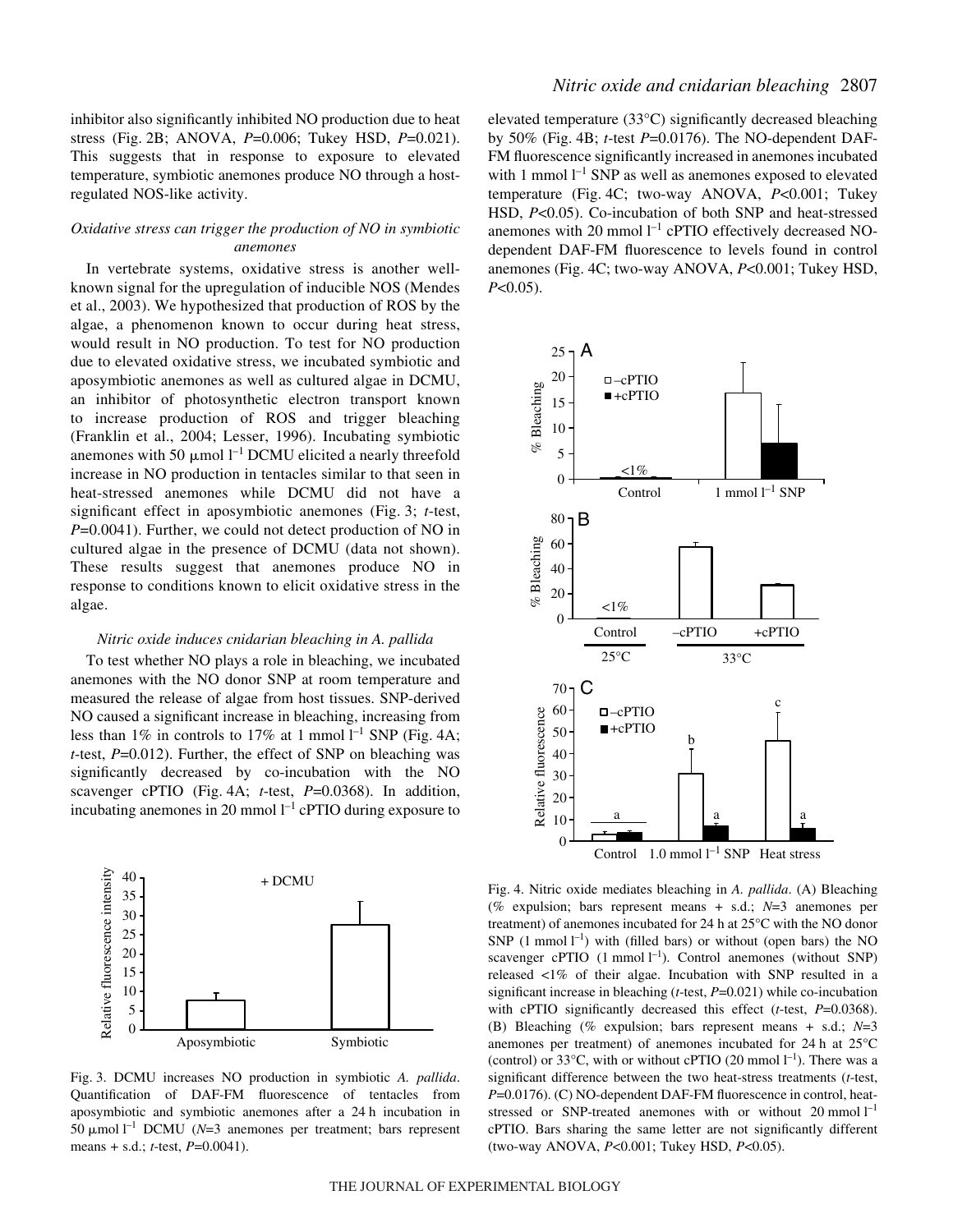### **Discussion**

This study presents two major findings. Host cells of symbiotic *A. pallida* produce NO as a function of heat stress, possibly in response to the resulting increase in oxidative load. Secondly, NO produced during exposure to elevated temperature mediates bleaching.

Symbiotic anemones exposed to elevated temperatures produced NO while aposymbiotic anemones do not. There are two possible (but not mutually exclusive) explanations for this result. Either symbiotic algae in the host are responsible for the production of NO or the host produces NO in response to heatstressed algae. There are several lines of evidence that support the second scenario. First, we did not detect any production of NO in cultured algae exposed to elevated temperatures. The algae, however, could be producing NO during heat stress only during symbiosis, perhaps in response to an unknown hostderived factor. But, to date, no homologous NOS-encoding genes or cDNAs have been discovered in plants or lower eukaryotes including apicomplexans, a sister taxon to dinoflagellates (Chandok et al., 2003; Gardner et al., 2002; Guo et al., 2003). It is possible that NO could be produced by NOSindependent mechanisms such as by the enzyme nitrate reductase, as has been shown in the chlorophyte *Chlamydomonas* (Sakihama et al., 2002). If the symbionts are producing NO through an NOS-independent activity, then using a classic NOS inhibitor such as LAG should not inhibit NO production of heat-stressed symbiotic anemones. However, we were able to drastically inhibit NO production with LAG at concentrations that also inhibited LPS-induced NO production in aposymbiotic anemones (Fig. 2). In other systems, LPS has been demonstrated to induce the upregulation of the inducible form of NOS (iNOS) transcription through nuclear factor  $\kappa$ B (NF $\kappa$ B)-dependent signaling as part of the inflammatory response of mammalian phagocytes in response to bacterial pathogens (Ganster and Geller, 2000). This pathway has not been described in cnidarians. In a recent publication, preparations of expelled as well as freshly isolated algae from the coral *Madracis mirabilis* showed increased NOS activity during heat stress, as measured by the conversion of arginine to citrulline (Trapido-Rosenthal et al., 2005). This apparently algal NOS-like activity may be explained by host cell contamination that, in our experience, is unavoidable in such preparations. Expelled material during bleaching also typically contains numerous gastrodermal cells containing algae (Gates et al., 1992), which we have observed to produce NO as well (Fig. 1A inset). Taken together, this evidence suggests that the host is responding to heat-stressed algae by producing NO.

Heat stress inhibits photosynthesis while stimulating ROS production in the algae (Lesser, 1996). Inducing oxidative stress in the algae by blocking the electron transfer from photosystem II with the use of DCMU (Franklin et al., 2004; Lesser, 1996) also led to the production of NO in symbiotic anemones only but not in cultured algae or aposymbiotic anemones. Like LPS, oxidative stress is known to lead to upregulation of iNOS through the activation of the

transcription factor NFKB (Mendes et al., 2003). Interestingly, *Plasmodium berghei*, an apicomplexan parasite (a sister taxon of dinoflagellates), induces a similar response of upregulation of NOS and oxidative stress, leading to host cell death, when it infects the epithelial cells of the host mosquito *Anopheles stephensi* (Kumar et al., 2004). We therefore hypothesize that ROS is acting as a signal to induce the host cell production of NO during heat stress in symbiotic *A. pallida* (Fig. 5).

Our results indicate that NO is an important mediator of bleaching in *A. pallida* (Fig. 4) and therefore NO could be acting as a cytotoxic compound during bleaching (Lamattina et al., 2003). Incubating anemones with the NO donor SNP resulted in bleaching while co-incubation with the NO scavenger cPTIO decreased the rate of bleaching in both heatstressed anemones and anemones incubated in SNP. Production of NO during heat stress was assayed after 24 h of exposure to elevated temperatures, but it is likely that production of NO began at an earlier time point after stress to elicit bleaching, given that symbiotic *A. pallida* had already expelled algae within 24 h of exposure to elevated temperatures. We hypothesize that the production of NO could have deleterious effects in conjunction with increased oxidative stress brought about by the effect of elevated temperature on the photosynthetic apparatus of the algae.



Fig. 5. Proposed model for the role of nitric oxide during cnidarian bleaching. The host cell responds to algal-derived ROS (including superoxide and hydrogen peroxide) by producing NO through signaling leading to the upregulation of NOS. This signaling could involve the transcription factor NFKB, an important mediator of NOS transcription in other systems. The reaction of superoxide with NO produces the reactive nitrogen species peroxynitrite (ONOO<sup>-</sup>), with additive deleterious effects leading to cell death and bleaching.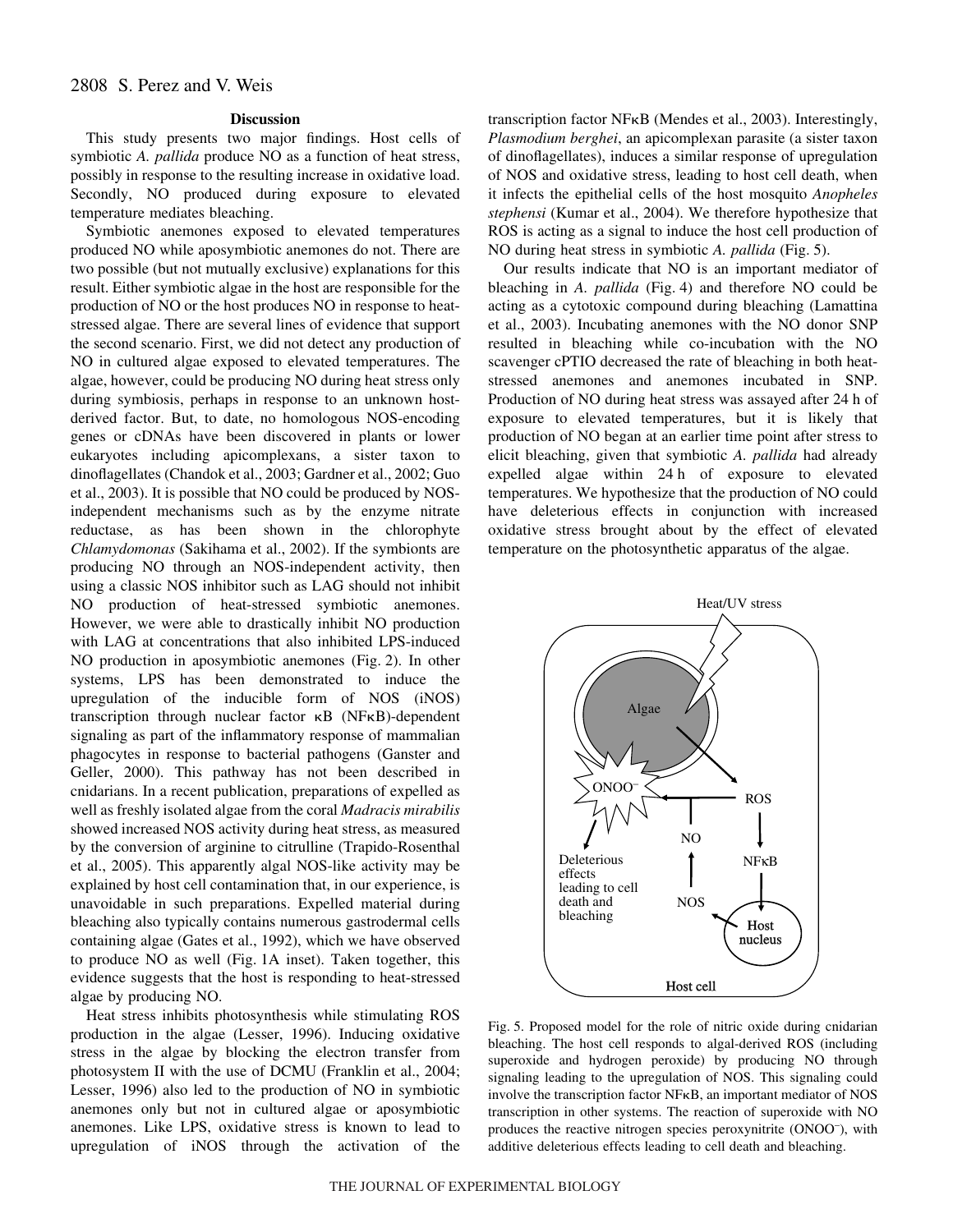NO can react with superoxide to form the reactive nitrogen species peroxynitrite (ONOO<sup>-</sup>), which can act in several deleterious ways. It can (1) undergo decomposition reactions to produce the highly reactive hydroxyl radical (Beckman et al., 1990; Radi et al., 2000); (2) inactivate several steps in the mitochondrial electron transport chain and ATP synthesis, thereby increasing the production of ROS (Radi et al., 2000); (3) inactivate Mn-SOD, leading to a rise in the steady-state levels of ROS and (4) influence homeostasis by increasing the permeability of the mitochondrial membrane (Radi et al., 2000). This last mechanism is critical since it is known to cause the release of potent pro-apoptotic molecules such as cytochrome *c* from mitochondria. We hypothesize that the negative effect of high levels of NO during bleaching is in part due to its conversion to cytotoxic peroxynitrite concomitant with the increase in oxidative stress (Fig. 5).

Some coral–alga associations are more tolerant of hyperthermic bleaching than others (Fitt and Warner, 1995). The observed differences in tolerance to elevated temperature may result from the differential tolerance of the algal strain (phylotype) present (Buddemeier and Fautin, 1993; Perez et al., 2001; Rowan et al., 1997). Since we do not fully understand the bleaching mechanism, we also do not know how the differential susceptibility of the algae translates mechanistically into differential bleaching. Could differential host production of NO in response to differences in the algal tolerance explain this variation in bleaching? Based on our model, we hypothesize that the differential susceptibility to heat stress of algal photosynthesis also leads to differential levels of oxidative stress and therefore triggers differential production of NO by the host.

The results of this study show that, upon exposure to elevated temperature, symbiotic *A. pallida* produce NO through an NOS-like system and that this process leads to bleaching. We propose that bleaching is an innate animal response to algal dysfunction that, in turn, has been linked to temperature stress. This response is similar to that described in some mammalian systems exposed to pathogens together with oxidative stress and therefore suggests that there is a remarkable degree of conservation of these cellular processes. The cytotoxic effect of NO during bleaching is likely dependent in part on the levels of oxidative stress and the production of damaging reactive nitrogen species such as peroxynitrite (Fig. 5). This hypothesized detrimental interaction between NO and superoxide provides additional insight into the well-described importance of the superoxidedetoxifying enzyme superoxide dismutase in cnidarian–alga symbioses (Richier et al., 2005; Richier et al., 2003).

Another example of conservation of cellular mechanisms that spans large taxonomic distances is the production of NO in *A. pallida* upon exposure to LPS. This mechanism may explain bleaching in corals exposed to *Vibrio* sp. and bacterial SOD as a virulence factor in that process (Ben-Haim et al., 2003). The regulatory role of NO as a function of oxidative stress may also explain some of the bleaching variability observed in both the laboratory and the field linked to the

differential tolerance of algal photosynthesis to elevated temperatures. Nitric oxide is emerging as an important regulator in both parasitic and mutualistic symbioses and this illustrates the importance of understanding the innate immune response mediating host–symbiont interactions in these systems.

We thank Dr H. Trapido-Rosenthal for his advice and encouragement, Dr J. Beckman for supplying the fluorescent NO probe and Rachael Swenson and the confocal microscope staff for their expert technical assistance. We also thank members of the Weis Lab for their editorial comments and Mauricio Rodriguez-Lanetty for statistical advice. The authors wish to acknowledge the Confocal Microscopy Facility of the Center for Genome Research and Biocomputing and the Environmental and Health Sciences Center at Oregon State University. This work was funded by an NSF grant (MCB 0237230) to V.W. and by a Dept of Zoology graduate student support grant to S.P. This publication was made possible in part by grant number 1S10RR107903-01 to Oregon State University from the National Institutes of Health.

#### **References**

- **Beckman, J. S., Beckman, T. W., Chen, J., Marshall, P. A. and Freeman, B. A.** (1990). Apparent hydroxyl radical production by peroxynitrite: implications for endothelial injury from nitric oxide and superoxide. *Proc. Natl. Acad. Sci. USA* **87**, 1620-1624.
- **Ben-Haim, Y., Zicherman-Keren, M. and Rosenberg, E.** (2003). Temperature-regulated bleaching and lysis of the coral *Pocillopora damicornis* by the novel pathogen *Vibrio coralliilyticus*. *Appl. Environ. Microbiol*. **69**, 4236-4242.
- **Buddemeier, R. W. and Fautin, D. G.** (1993). Coral bleaching as an adaptive mechanism. *Bioscience* **43**, 320-326.
- **Chandok, M. R., Ytterberg, A. J., van Wijk, K. J. and Klessig, D. F.** (2003). The pathogen-inducible nitric oxide synthase (iNOS) in plants is a variant of the P protein of the glycine decarboxylase complex. *Cell* **113**, 469-482.
- **Danielisova, V., Nemethova, M. and Burda, J.** (2004). The protective effect of aminoguanidine on cerebral ischemic damage in the rat brain. *Physiol. Res.* **53**, 533-540.
- **Dunn, S. R., Thomason, J. C., Le Tissier, M. D. and Bythell, J. C.** (2004). Heat stress induces different forms of cell death in sea anemones and their endosymbiotic algae depending on temperature and duration. *Cell Death Differ.* **11**, 1213-1222.
- Fitt, W. K. and Warner, M. E. (1995). Bleaching patterns of four species of Caribbean reef corals. *Biol. Bull. Mar. Biol. Lab. Woods Hole* **189**, 298-307.
- **Franklin, D. J., Hoegh-Guldberg, O., Jones, R. J. and Berges, J. A.** (2004). Cell death and degeneration in the symbiotic dinoflagellates of the coral *Stylophora pistillata* during bleaching. *Mar. Ecol. Prog. Ser*. **272**, 117-130.
- **Ganster, R. W. and Geller, D. A.** (2000). Molecular regulation of inducible nitric oxide synthase. In *Nitric Oxide: Biology and Pathobiology* (ed. L. J. Ignarro), pp. 129-156. New York: Academic Press.
- **Gardner, M. J., Hall, N., Fung, E., White, O., Berriman, M., Hyman, R. W., Carlton, J. M., Pain, A., Nelson, K. E., Bowman, S. et al.** (2002). Genome sequence of the human malaria parasite *Plasmodium falciparum*. *Nature* **419**, 498-511.
- **Gates, R. D., Baghdasarian, G. and Muscatine, L.** (1992). Temperature stress causes host cell detachment in symbiotic cnidarians: implications for coral bleaching. *Biol. Bull. Mar. Biol. Lab. Woods Hole* **182**, 324-332.
- **Glynn, P. W.** (1996). Coral reef bleaching: facts, hypotheses and implications. *Global Change Biol*. **2**, 495-509.
- **Glynn, P. W. and D'Croz, L.** (1990). Experimental evidence for high temperature stress as the cause of El Nino-coincident coral mortality. *Coral Reefs* **8**, 181-191.
- **Guo, F. Q., Okamoto, M. and Crawford, N. M.** (2003). Identification of a plant nitric oxide synthase gene involved in hormonal signaling. *Science* **302**, 100-103.